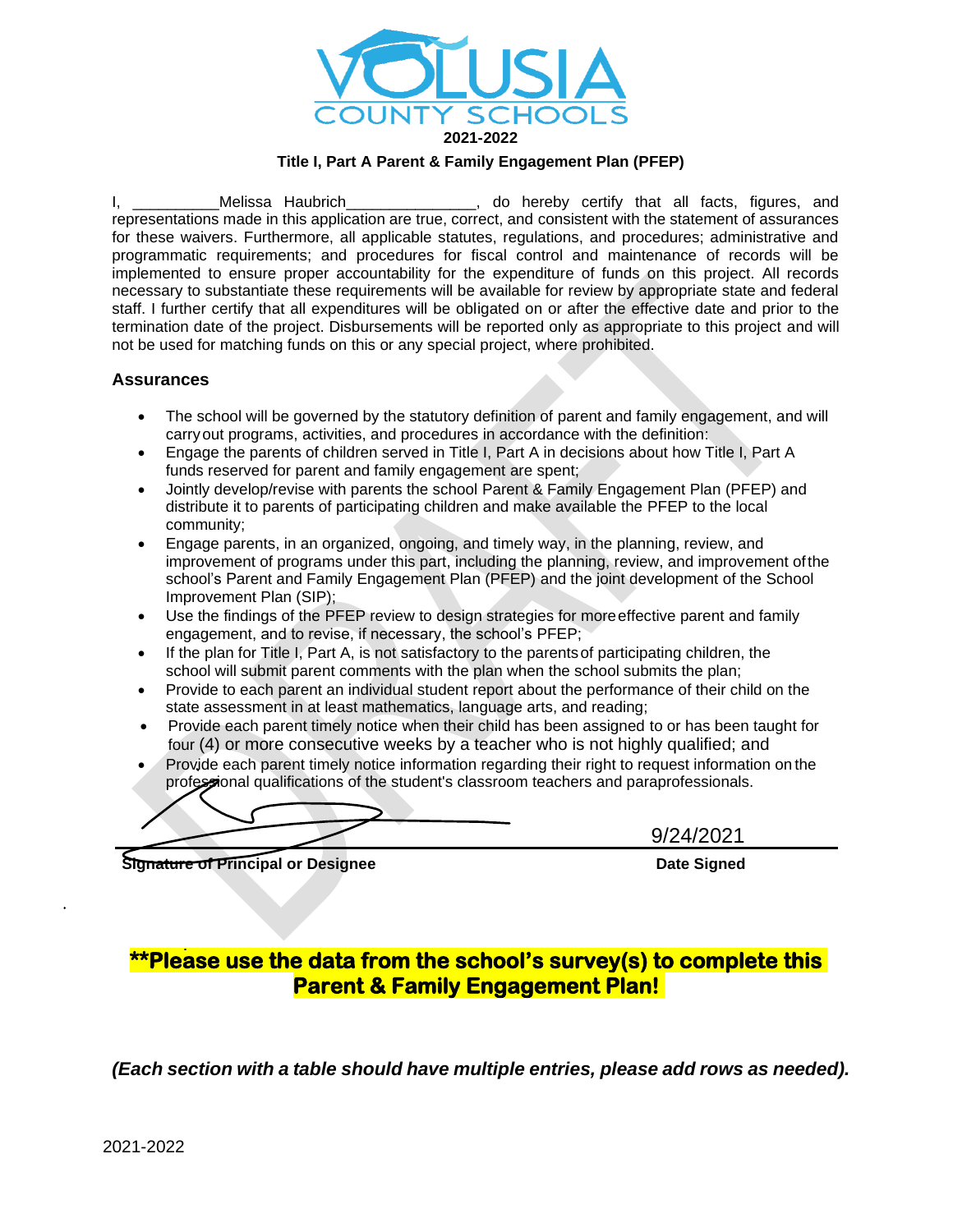### **Mission Statement (optional)**

Parent & Family Engagement Mission Statement

**Response: R.J. Longstreet, in partnership with our community, will empower students to become compassionate, lifelong learners who are responsible, productive and engaged citizens within our global society.**

#### **Engagement of Parents & Families**

Describe how the school will engage parents in an organized, ongoing, and timely manner, in the planning, review, and improvement of Title I programs including involvement in the decisions regarding how funds for parent and family engagement will be used.

**Response: The school Advisory Council meets once per month and is responsible for the development, review, and implementation of Title 1 programs. All parents are invited to be members of the R.J. Longstreet School Advisory Council (SAC). SAC members provide input on the Parent and Family Engagement Plan, the Compact, Title 1 budget, and all other plans related to school improvement. Parent surveys are used to solicit parent input. Comments from parents are documented on the SAC minutes.**

### **Coordination and Integration**

Describe how the school will coordinate and integrate parent and family engagement programs and activities that teach parents how to help their children at home, to the extent feasible and appropriate, including but not limited to, other federal programs such as: Head Start, Early Reading First, Even Start, Home Instruction Programs for Preschool Youngsters, the Parents as Teachers Program, public preschool, Title I, Part C, Title II, Title III, Title IV, and Title VI.

| <b>Count</b>   | Program                                              | Coordination                                                                                                                                                                                                                                                               |
|----------------|------------------------------------------------------|----------------------------------------------------------------------------------------------------------------------------------------------------------------------------------------------------------------------------------------------------------------------------|
| 11             | Title IX,<br><b>Homeless</b>                         | Title IX Coordinator provides services to families to ensure that students have<br>school supplies, community resources and transportation. Tutoring services are<br>also provided.                                                                                        |
| $\overline{2}$ | <b>VPK</b>                                           | VPK works with our school staff to coordinate transition plans for students<br>entering kindergarten.                                                                                                                                                                      |
| 3              | Title 1,<br>Part A                                   | School provides after school tutoring (THRIVE Tutoring).                                                                                                                                                                                                                   |
| 4              | Individuals<br>with<br><b>Disabilities</b><br>(IDEA) | Supplemental instructional support provided by Title 1 will be discussed with<br>parents during the development of a student's IEP.                                                                                                                                        |
| 5              |                                                      | Title 1, Part A Supplemental tutoring before and/or after school. Supplemental materials and<br>supplies needed to close the achievement gap. Supplemental funds for on-<br>going staff development as determined by the results of FSA (Florida<br>Standards Assessment). |
| 6              | Title 1, Part A<br>(Academic<br>Coach)               | Academic Coach facilitates remedial instructional resources, professional<br>development and other instructional coaching for staff to meet the needs of<br>students failing to meet performance standards.                                                                |
| 7              | Free &<br>Reduced<br>Lunch/Meals<br>Program          | All students receive free breakfast and lunch daily.                                                                                                                                                                                                                       |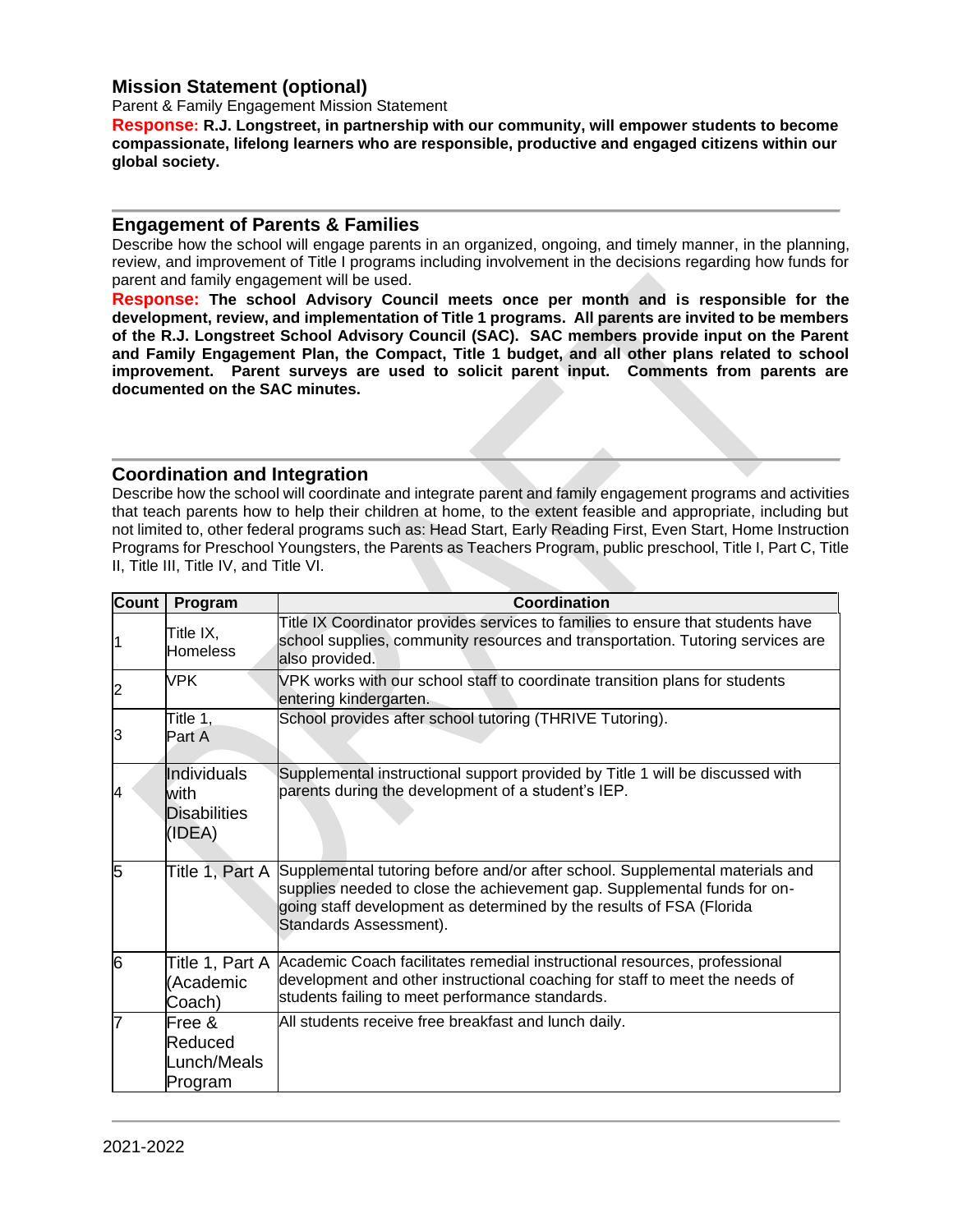### **Title I Parent Meetings**

Describe the specific steps the school will take to conduct at least two Title I meetings designed to inform parents of participating children about the school's Title I program, the nature of the Title I program (schoolwide or targeted assistance), school choice, supplemental educational services, and the rights of parents. Include timeline, persons responsible, and evidence the school will use to demonstrate the effectiveness of the activity. **Meeting should be offered a minimum of two times on different dates/times to accommodate parents' schedules.**

| <b>Count</b>            | <b>Activity/Tasks</b>                                                                                                   | <b>Person</b><br><b>Responsible</b>                 | <b>Timeline</b>              | <b>Evidence of Effectiveness</b>                                                         |
|-------------------------|-------------------------------------------------------------------------------------------------------------------------|-----------------------------------------------------|------------------------------|------------------------------------------------------------------------------------------|
| $\overline{\mathbf{1}}$ | Establish schoolwide Principal and<br>annual Title 1<br>meeting dates and<br>activities                                 | <b>SAC</b>                                          | Sept 2021<br>and Jan<br>2022 | Dates set on school calendar                                                             |
| $\overline{c}$          | Develop handouts<br>that address the<br>required documents                                                              | Principal                                           | Sept 2021<br>and Jan<br>2022 | Copies of Title I handouts                                                               |
| 3                       | Advertise annual<br>Title I meeting                                                                                     | Principal,<br>Teachers                              | Sept 2021<br>and Jan<br>2022 | Number of attendees on sign-in sheets, flyer,<br>School Messenger phone message, marquee |
| 4                       | Train teachers about Principal,<br>plans/goals annual<br>Title I meeting                                                | Assistant<br>Principal                              | August<br>2021               | Faculty meeting agenda and comments                                                      |
| 5                       | Information on Title<br>1 Programs is<br>shared at Open<br>House.                                                       | <b>Teachers</b>                                     | September<br>2021            | <b>Title 1 Survey</b>                                                                    |
| 6                       | Involved PTA and<br>SAC in planning<br>annual Title 1<br>meetings                                                       | Principal,<br>SAC Chair,<br><b>PTA</b><br>President | Sept 2021<br>and Jan<br>2022 | <b>Title 1 Survey</b>                                                                    |
| 7                       | <b>School Newsletter</b><br>will spotlight<br>highlights of annual<br>Title 1 meeting for<br>those unable to<br>attend. | Principal,<br>Office<br>Specialist III              | Ongoing,<br>quarterly        | Parent Input                                                                             |

### **Flexible Parent Meetings**

Describe how the school will offer a flexible number of meetings, such as meetings in the morning or evening, and may provide with Title I funds, transportation, childcare, or home visits, as such services related to parent and family engagement.

**Response: Workshops and meetings are scheduled at various times to accommodate parents. Open House and Parents to Kids is scheduled in the evening. School Advisory Council meetings are held after school and childcare is provided. Parent input on the School Improvement Plan is solicited at three different times during the school day. Teachers schedule conferences in the morning and afternoon as needed. The school social worker is utilized for home visits to provide parents without transportation access to school information and resources. When available, daily bus passes are provided to parents without other transportation to use for the parent/teacher conferences. Phone conferences are utilized as needed. The Parent Teacher Association holds meetings at different times. Administration and the school counselor attempt to be flexible in meeting immediate needs of parents. Resources for parents are housed in the school counselor's office and are available for checkout.**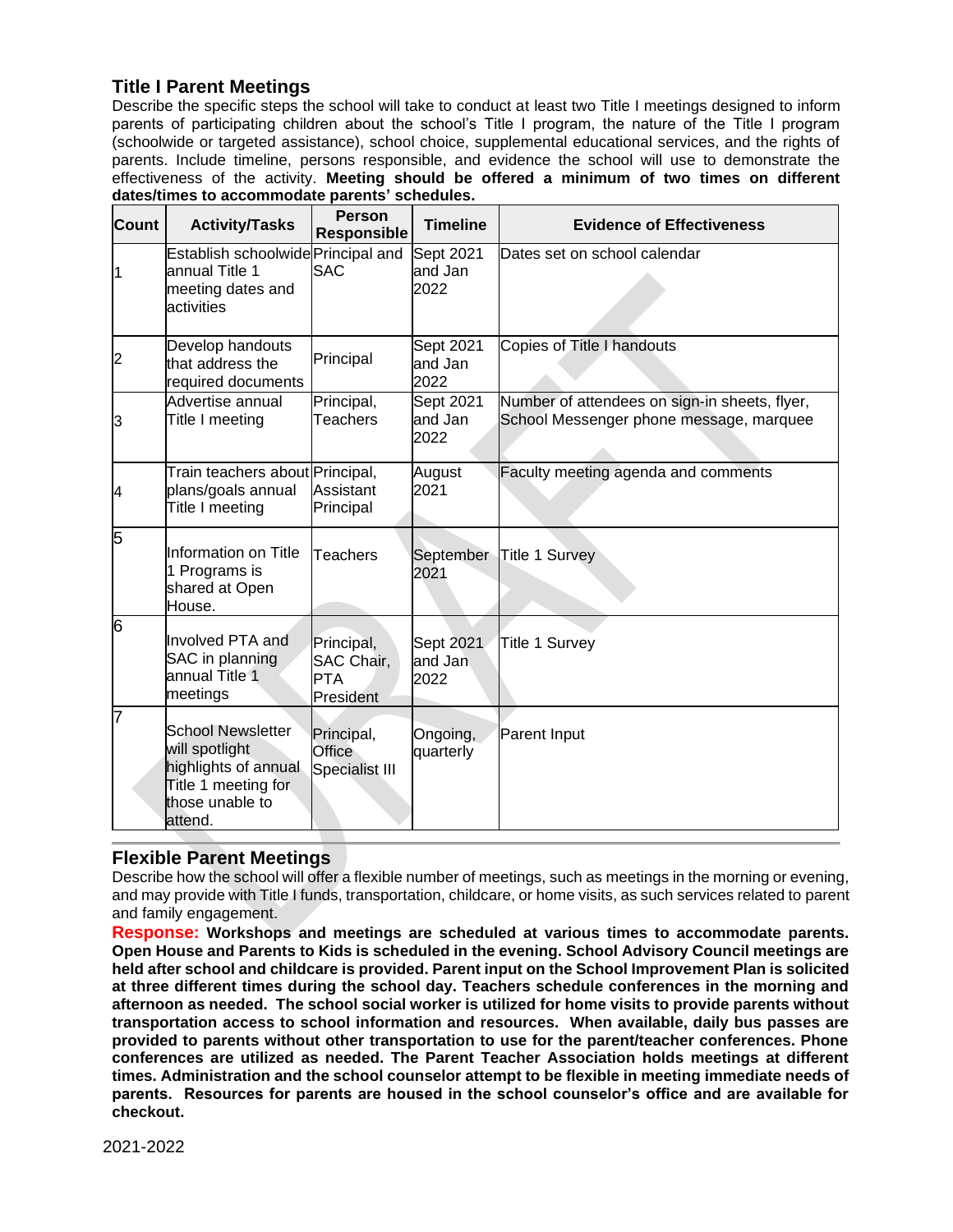### **Parent & Family Engagement Activities (Building Capacity)**

Describe how the school will implement activities that will build the capacity for strong parent and family engagement, in order to ensure effective engagement of parents and families and to support a partnership among the school, parents, and the community to improve student academic achievement. Describe the actions the school will take to provide materials and training to help parents and families work with their child to improve their child's academic achievement. Include information on how the school will provide other reasonable support for parent and family engagement activities as parents may request.

| count | <b>Content and Type</b><br>of Activity                | <b>Person</b><br><b>Responsible</b>         | <b>Anticipated Impact on</b><br><b>Student Achievement</b>                                                                                                                | <b>Timeline</b>                     | Evidence of<br><b>Effectiveness</b>   |
|-------|-------------------------------------------------------|---------------------------------------------|---------------------------------------------------------------------------------------------------------------------------------------------------------------------------|-------------------------------------|---------------------------------------|
| 1     | School Advisory<br>Council meetings                   | SAC Chair,<br>Principal                     | Provide parents with<br>opportunities to be involved<br>in school programs and<br>activities as well as<br>participate in the school<br>improvement process               | Ongoing<br>$2021 -$<br>2022         | Agendas<br>Sign-in<br><b>Sheets</b>   |
| 2     | Open House and<br>annual Title 1<br>meetings          | Principal<br>and School<br>Staff            | Provide information to<br>parents K-5 on curriculum,<br>grading, behavior, school<br>and classroom expectations<br>and rules, schedules and<br><b>Title I information</b> | Sept<br>2021 and<br><b>Jan 2022</b> | <b>Title 1 Survey</b>                 |
| 3     | <b>Publix Math</b><br>Night                           | <b>Teachers</b>                             | Provide information to<br>parents and students with<br>real-life, fun math activities                                                                                     | March<br>2022                       | <b>Parent Exit Slip</b>               |
| 4     | Storybook Carnival                                    | Teacher<br>Facilitators                     | To provide parents with<br>strategies to increase<br>family literacy                                                                                                      | October 29,<br>2021                 | Parent<br>program<br>evaluations      |
| 5     | <b>Family Curriculum</b><br>Night                     | Principal and<br><b>School Staff</b>        | <b>Counseling Event: Drug</b><br>Free/Red Ribbon                                                                                                                          | October 19,<br>2021                 | Exit Slip                             |
| 6     | <b>Family Curriculum</b><br>Night                     | Principal and<br><b>School Staff</b>        | Math or Science Focus                                                                                                                                                     | November<br>16, 2021                | <b>Exit Slip</b>                      |
| 7     | <b>Family Curriculum</b><br>Night                     | Principal and<br><b>School Staff</b>        | Music                                                                                                                                                                     | December<br>14, 2021                | <b>Exit Slip</b>                      |
| 8     | Parents to Kids                                       | Teacher<br><b>Facilitators</b>              | To provide parents with<br>strategies to increase<br>family literacy                                                                                                      | October<br>2021                     | Parent<br>program<br>evaluations      |
| 9     | Mentoring Program School Counselor                    |                                             | Improve student<br>achievement                                                                                                                                            | Ongoing<br>2021-2022                | Weekly<br>logs                        |
| 10    | Donuts for Grown-<br>Ups<br>Muffins in the<br>Morning | <b>School Counselor</b><br>PTA<br>Principal | Fostering positive<br>relationships and<br>communication                                                                                                                  | Sept 2021<br>May 2022               | Percentage<br>of parents<br>attending |
| 11    | Family Curriculum<br>Night                            | Principal and<br><b>School Staff</b>        | PE: Nutrition                                                                                                                                                             | February<br>15, 2022                | <b>Exit Slip</b>                      |
| 12    | Family Curriculum<br>Night                            | Principal and<br>School Staff               | <b>Read Across America</b>                                                                                                                                                | March 22,<br>2022                   | <b>Exit Slip</b>                      |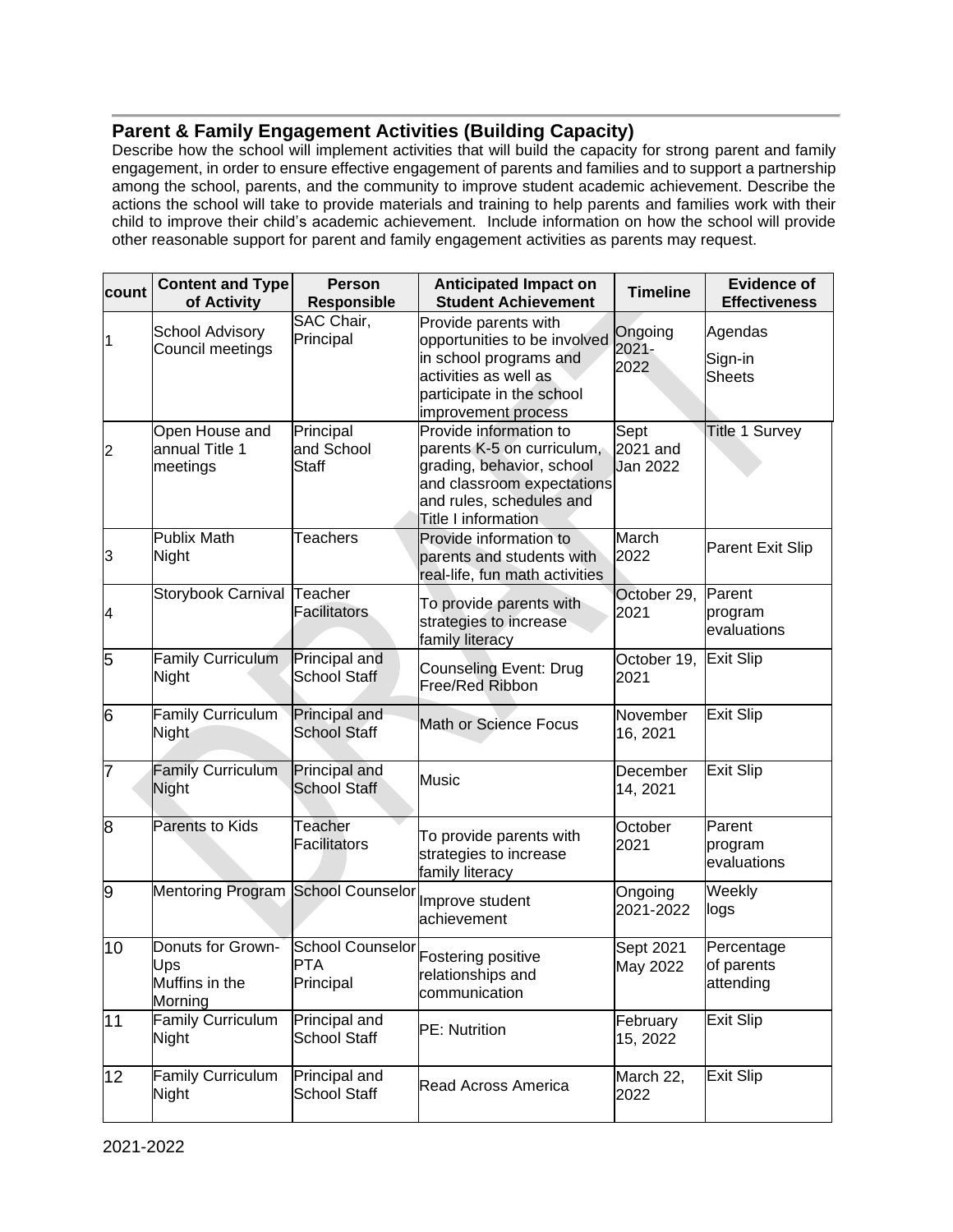| 13 | <b>Family Curriculum</b><br>Night | Principal and<br>School Staff               | Young Authors              | April 19.<br>2022 | Exit Slip |
|----|-----------------------------------|---------------------------------------------|----------------------------|-------------------|-----------|
| 14 | <b>Family Curriculum</b><br>Night | <b>Principal and</b><br><b>School Staff</b> | 5 <sup>th</sup> Grade Expo | May 17.<br>2022   | Exit Slip |

### **Staff Training**

Describe the professional development activities the school will provide to educate the teachers, pupil services personnel, administrators, and other staff in how to reach out to, communicate with, and work with parents as equal partners, in the value and utility of contributions of parents, and in how to implement and coordinate parent and family engagement programs, and build ties between parents and schools.

| count          | <b>Content and</b><br>Type of<br><b>Activity</b>                     | <b>Person</b><br>Responsible | <b>Anticipated Impact</b><br>on Student<br><b>Achievement</b>                                                                    | <b>Timeline</b>                | <b>Evidence of</b><br><b>Effectiveness</b>          |
|----------------|----------------------------------------------------------------------|------------------------------|----------------------------------------------------------------------------------------------------------------------------------|--------------------------------|-----------------------------------------------------|
| 1              | <b>ERPL: Teacher Principal</b><br><b>Clarity/Success</b><br>Criteria |                              | Teachers will gain<br>knowledge and<br>strategies on how to<br>improve instructional<br>clarity and utilize<br>success criteria. | September 29,<br>2021          | Walk-Throughs<br>and improvement<br>on assessments. |
| $\overline{2}$ | <b>ERPL: ELA</b><br><b>Small Group</b><br>Instruction                | Principal                    | Teachers will gain<br>knowledge and<br>strategies on how<br>improve small group<br>instruction.                                  | October 6,<br>2021             | Walk-throughs<br>and improvement<br>on assessments. |
| 3              | ERPL:<br><b>ASPECTS</b><br>Training                                  | <b>District</b>              | Teachers will gain<br>knowledge and<br>strategies for<br>meeting the needs<br>of students with<br>disabilities.                  | October 27, 2021 Walk-throughs | and<br>improvement<br>on<br>assessments.            |
| 4              | <b>ERPL: Science</b>                                                 | Rebecca Lucas                | Teachers will gain<br>knowledge and<br>strategies on how to<br>develop rigorous<br>scientific questions.                         | November<br>3,<br>2021         | Walk-throughs<br>and improvement<br>on assessments. |
| 5              | <b>ERPL: Math or Principal</b><br>iReady                             |                              | Teachers will gain<br>knowledge and<br>strategies on how to<br>improve instruction.                                              | 12,<br>January<br>2022         | Walk-throughs<br>and improvement<br>on assessments. |
| 6              | ERPL:<br><b>Diversity</b><br>Training                                | <b>District</b>              | Teachers will gain<br>knowledge and<br>strategies for meeting<br>the needs of all<br>students.                                   | January<br>26,<br>2022         | Walk-throughs                                       |
| $\overline{7}$ | "We Got This" - District<br><b>SEL</b>                               |                              | Teachers will gain<br>knowledge and<br>strategies for<br>improving SEL<br>strategies with<br>students and families.              | <b>TBA</b>                     | <b>Climate Surveys</b>                              |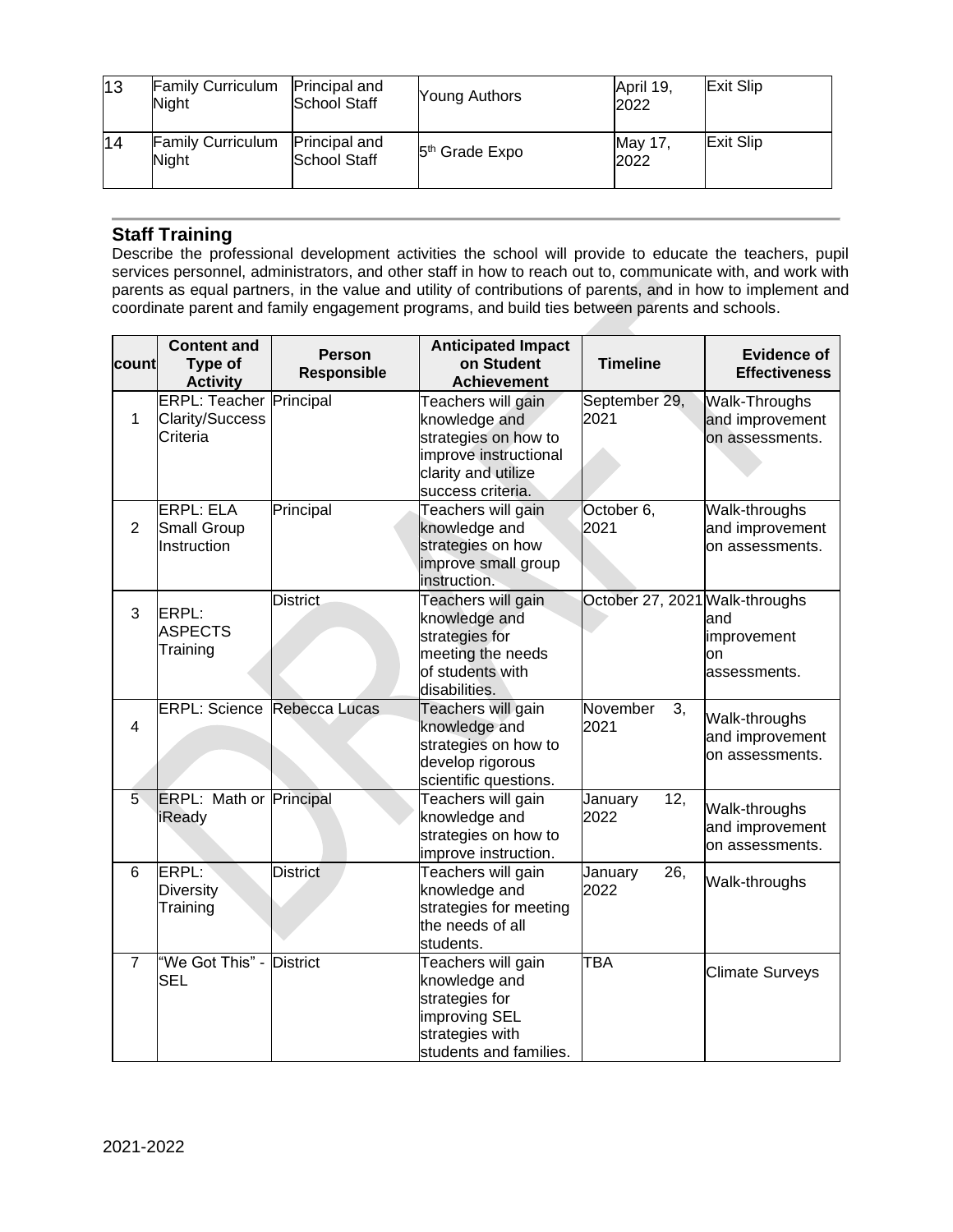### **Communication**

Describe how the school will provide parents and families of participating children the following:

- Timely information about the Title I programs;
- Description and explanation of the curriculum at the school, the forms of academic assessment used to measure student progress, and the proficiency levels students are expected to meet;
- If requested by parents, opportunities for regular meetings to formulate suggestions and to participate, as appropriate, in decisions relating to the education of their children; and
- If the schoolwide program plan is not satisfactory to the parents of participating children, the school will submit the parents' comments with the plan that will be made available to the local education agency.

**Response: Information on Title 1 programs will be provided through newsletters, booklets/brochures, and an informational PowerPoint during Title I meetings. Student and parent surveys are distributed and utilized in planning. The Title 1 Parent Involvement Plan brochure and Title 1 booklet are sent home with each student. Copies are available at the front desk. Curriculum and assessment information is shared by teachers at Open House, during parent-teacher conferences, SchoolMessenger and via the newsletter. The School & Family Compact was created through input from students, parents, and staff and is reviewed in an on-going manner at conferences. Florida Standards Assessment information is sent home for parents, shared at School Advisory Council meetings and PTA meetings. Parents are provided student grade information via interim reports, student report cards, and Gradebook. Parents and students have access to an anonymous reporting box to report concerns of possible bullying or harassment. Annual surveys allow parents to comment on the school's educational plan and programs. The marquee, school Facebook site, website and SchoolMessenger system are utilized for parent and community communication.** 

### **Accessibility**

Describe how the school will provide full opportunities for participation in parent and family engagement activities for all parents (including parents with limited English proficiency, disabilities, and migratory children). Include how the school plans to share information related to school and parent programs, meetings, school reports, and other activities in an understandable and uniform format and to the extent practical, in a language parents can understand.

**Response: Information regarding parent participation is provided to parents via the school's website, phone messaging system, the newsletter, parent-teacher conferences, student folders, workshops and meetings. District information is available in English and Spanish. District provides a translator when needed for parent meetings. Parents with special needs are accommodated. R.J. Longstreet Elementary is wheelchair accessible. The school employs one staff member who is bilingual (Spanish and/or Arabic). Through community donations we can provide families with gas cards or bus passes to attend school events such as conferences or family involvement activities. We have an emergency pantry for families in crisis and utilize community partnerships to provide additional resources for families as needed. We have a clothes closet providing students with uniform clothing. In an attempt to meet the needs of our homeless population who often feel a disconnect to school life, a mentoring program under the direction of the school counselor is provided to students in transition.**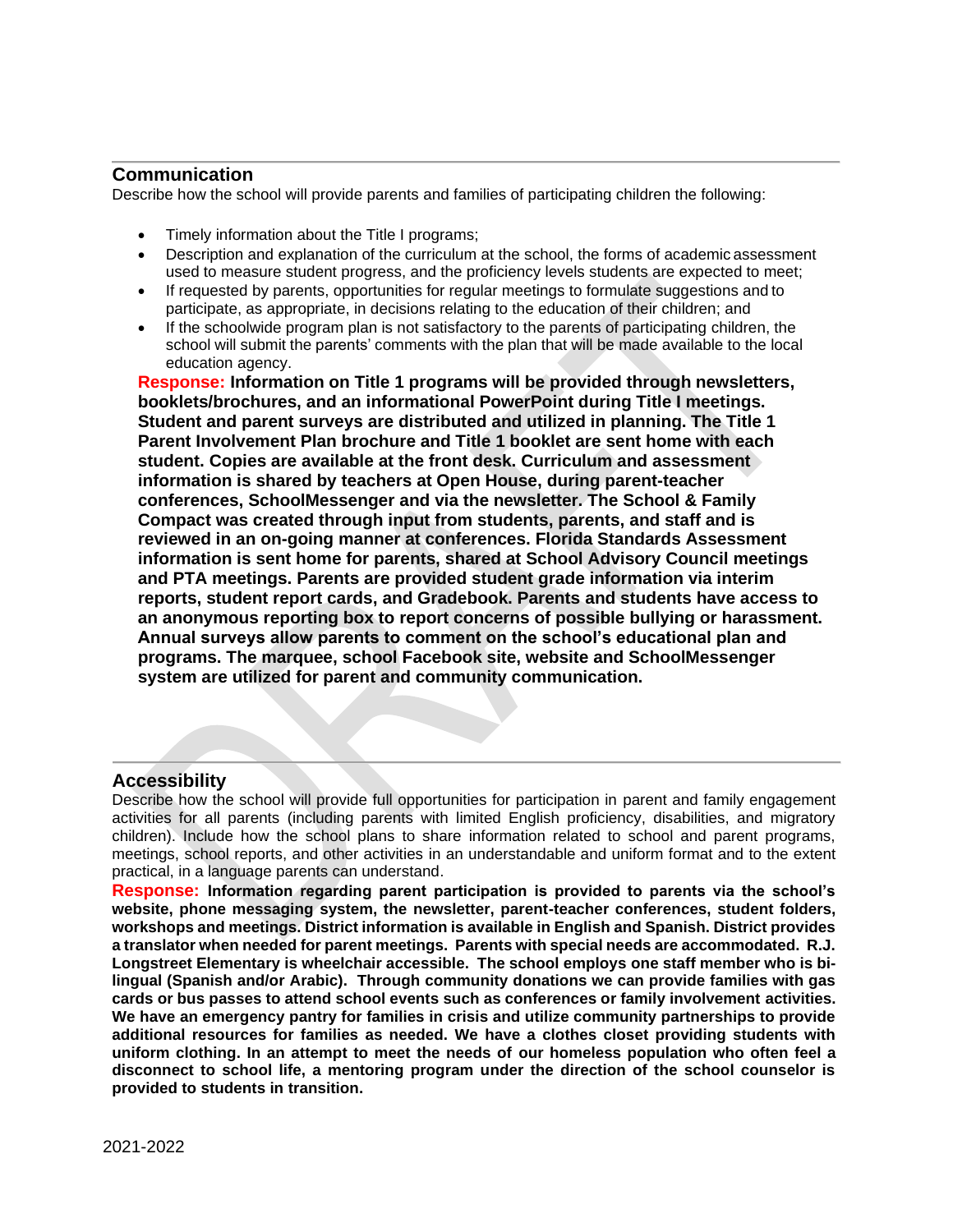# **UPLOADS**

#### *Please have all uploads reviewed by the Title I Parent & Family Engagement Team Representative prior to uploading.*

### **Upload Evidence of Input from Parents**

Please provide evidence of parent input in the development of the Parent & Family Engagement Plan (PFEP).

#### **Please upload** *reviewed* **evidence into SharePoint and keep copies for your records.**

#### **Upload School-Parent Compact**

Note: As a component of the school-level PFEP, each school shall jointly develop, with parents for all children served under this part, a School-Parent Compact that outlines how parents, the entire school staff, and students will share the responsibility for improved student academic achievement.

**Please upload** *reviewed* **compact into SharePoint and keep copies for your records.**

### **Upload Evidence of parent and family input in the development of the School-Parent Compact**

Note: Submit copies of actual parent/family input supporting the development and revision of the School-Parent Compact (i.e. minutes, surveys etc.).

**Please upload** *reviewed* **evidence for compact into SharePoint and keep copies for your records.**

### **Previous year's Parent & Family Engagement Plan (PFEP) Evaluation**

#### **Parent & Family Engagement summary (Building Capacity Summary)**

*Please make sure that the evaluation for last school year's activities is completed and turned in with this school year's PFEP. If an activity was proposed on last year's PFEP and did not take place do not evaluate or enter it. If an activity was not on last school year's proposed PFEP and took place, please evaluate it. The PFEP is a living document and changes with the school's needs.*

Provide a summary of activities provided during the previous school year that were designed to build the capacity of parents to help their children. Include participation data on the Title I Meetings.

| count | <b>Content and Type of</b>                   | Number of         | Number of           | <b>Anticipated Impact on Student</b>                                                                 |
|-------|----------------------------------------------|-------------------|---------------------|------------------------------------------------------------------------------------------------------|
|       | <b>Activity</b>                              | <b>Activities</b> | <b>Participants</b> | <b>Achievement</b>                                                                                   |
|       | School Advisory Council<br>meetings          | 10                |                     | Increase parental understanding of student<br>academic goals.                                        |
| ⌒     | Open House and<br>annual Title 1<br>meetings |                   |                     | Increase parental understanding of student<br>academic goals and how Title 1 supports<br>our school. |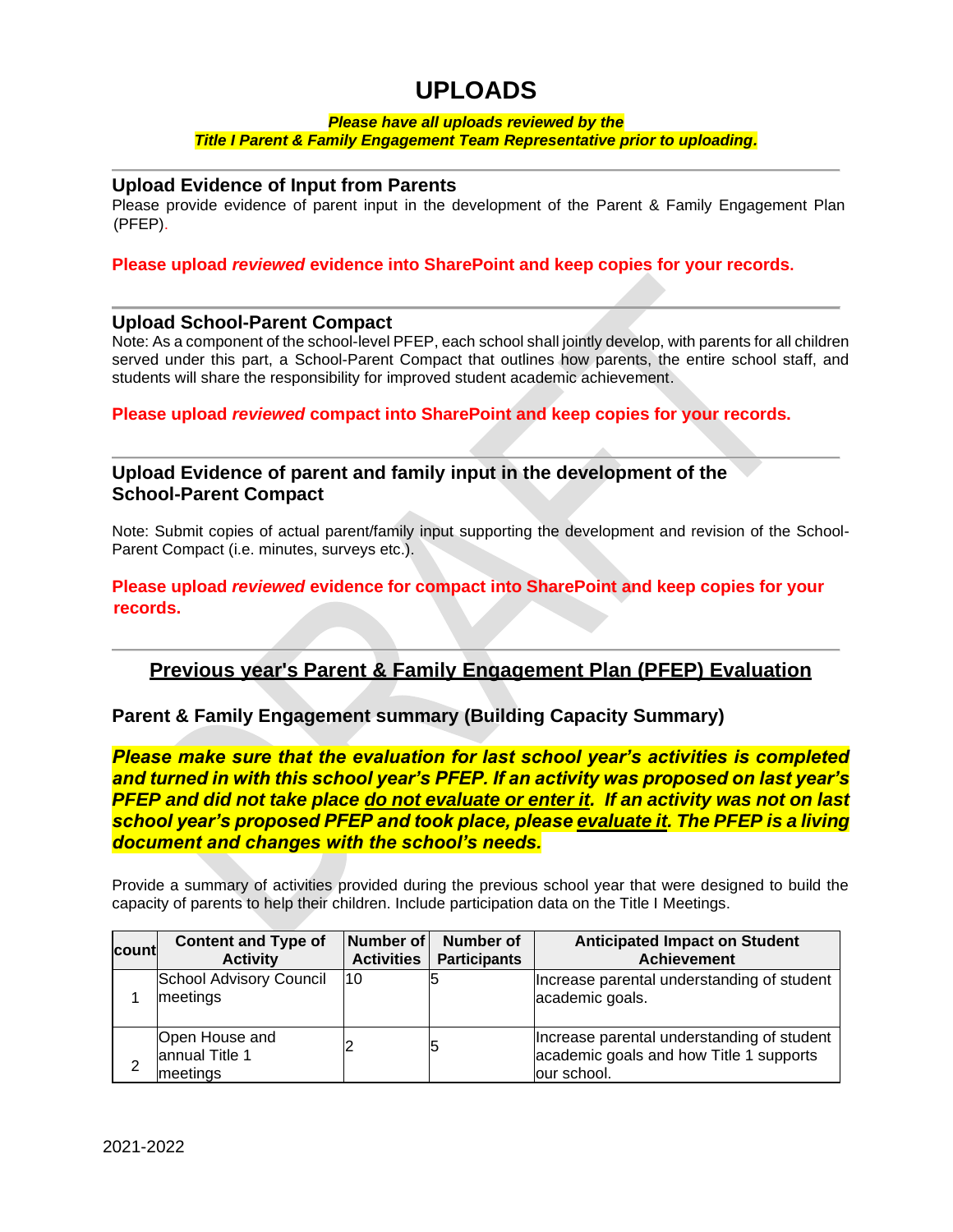| 3               | Publix Math Night                         | O  | 0              | Cancelled due to COVID-19                                                                                                                                                |
|-----------------|-------------------------------------------|----|----------------|--------------------------------------------------------------------------------------------------------------------------------------------------------------------------|
| $\overline{4}$  | Storybook Carnival                        | l0 | l0             | Cancelled due to COVID-19                                                                                                                                                |
| 5               | Orientation to Fourth<br>and Fifth Grades | 0  | 0              | Cancelled due to COVID-19                                                                                                                                                |
| 6               | <b>Family Curriculum</b><br>Nights        | lЗ | 150            | Virtual Family Bingo for Books<br>Virtual Family Marine Science Center<br>Virtual Family MOAS Planetarium Visit<br>Events increased engagement in academic<br>standards. |
| 8               | <b>Family Field Trip</b>                  | 0  | 0              | Cancelled due to COVID-19                                                                                                                                                |
| 9               | Career Week                               | O  | l0             | Cancelled due to COVID-19                                                                                                                                                |
| 10              | <b>Parents to Kids</b>                    | O  | 0              | Cancelled due to COVID-19                                                                                                                                                |
| 11              | <b>Mentoring Program</b>                  | O  | O              | Cancelled due to COVID-19                                                                                                                                                |
| 12 <sub>2</sub> | <b>Cardinal Dads</b>                      | 0  | 0              | Cancelled due to COVID-19                                                                                                                                                |
| 13              | Donuts for Dads<br>Muffins for Moms       | 0  | n              | Cancelled due to COVID-19                                                                                                                                                |
| 14              | Coffee with the<br>Principal              | 0  | $\overline{0}$ | Cancelled due to COVID-19                                                                                                                                                |

# **Staff Training Summary**

Provide a summary of the professional development activities provided by the school during the previous school year to educate staff on the value and utility of contributions of parents; how to reach out to, communicate with, and work with parents as equal partners; the implementation and coordination of parent programs; and how to build ties between parents and the school.

| countl | <b>Content and</b><br><b>Type of Activity</b> | Number of<br><b>Activities</b> | <b>Number of</b><br><b>Participants</b> | <b>Anticipated Impact on Student Achievement</b>                                                                                                                                 |
|--------|-----------------------------------------------|--------------------------------|-----------------------------------------|----------------------------------------------------------------------------------------------------------------------------------------------------------------------------------|
|        | <b>Building Capacity</b><br>Faculty Training  |                                | 32                                      | Improving the faculty's understanding of the<br>academic coach and intervention teachers' role in<br>supporting students and how to engage parents in<br>their child's learning. |
| 2      |                                               |                                |                                         |                                                                                                                                                                                  |
| 3      |                                               |                                |                                         |                                                                                                                                                                                  |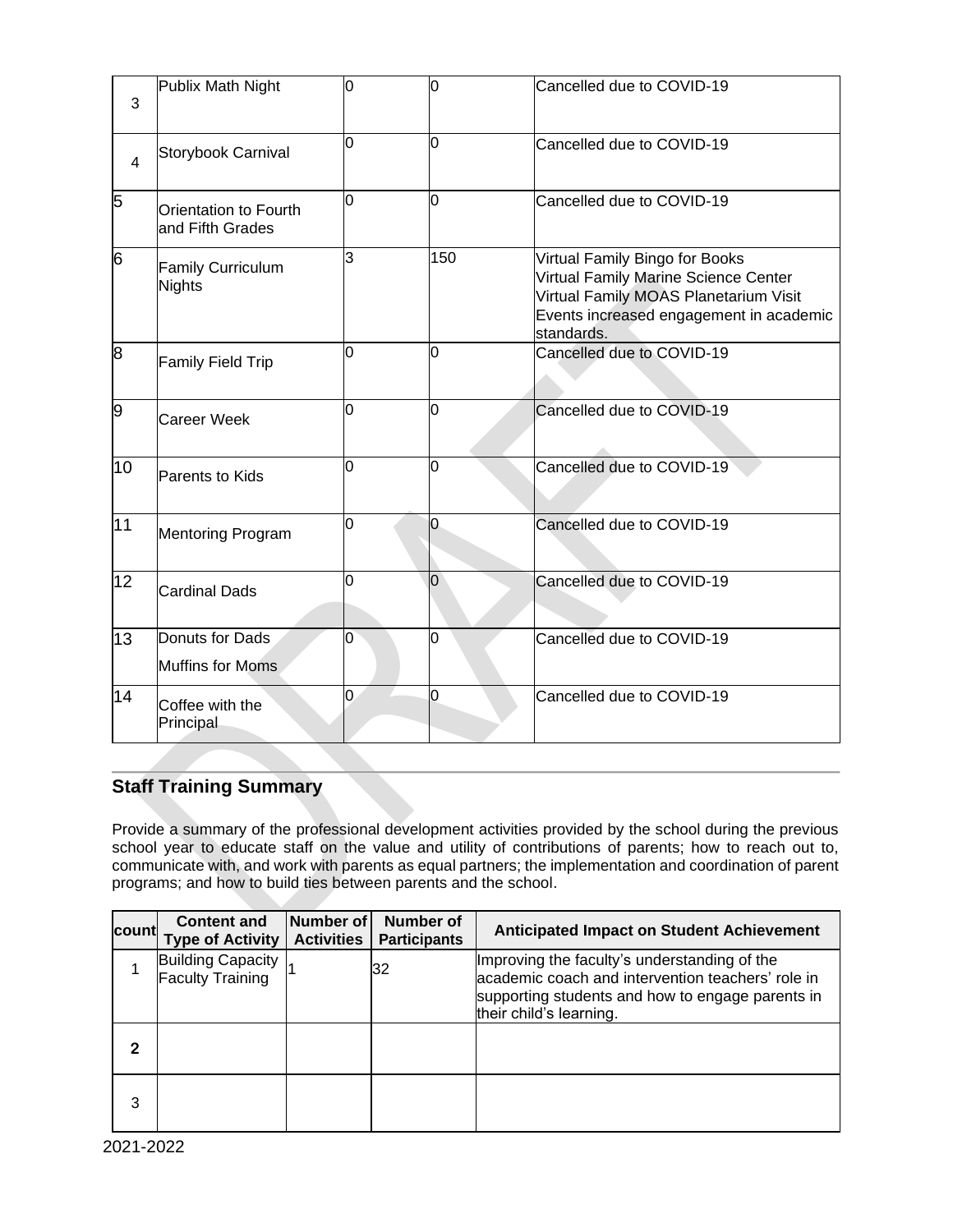### **Barriers**

Describe the barriers that hindered participation by parents during the previous school year in parent and family engagement activities. Include the steps the school will take during the upcoming school year to overcome the barriers (with particular attention to parents who are economically disadvantaged, are disabled, have limited English proficiency, have limited literacy, or are of any racial or ethnic minority background). 

| <b>count</b> | <b>Barrier (Including the</b><br><b>Specific Subgroup)</b> | <b>Steps the School will Take to Overcome</b>                                                                                                                                                |
|--------------|------------------------------------------------------------|----------------------------------------------------------------------------------------------------------------------------------------------------------------------------------------------|
|              | Transportation                                             | When possible, school will send social worker to do home visits or<br>attempt to provide bus passes for parents to attend conferences.<br>Telephone conferences will be used when necessary. |
| 12           | <b>Working Families</b>                                    | The school will provide programs before and after school in an<br>effort to accommodate the schedules of working parents.                                                                    |
| 13           | Limited English Proficiency                                | When possible, the school will request the assistance of<br>English/heritage language translators for parent conferences.                                                                    |
| 4            | <b>Families in Transition</b>                              | For families in transitions, we have an emergency pantry, grocery<br>store gift cards, clothing, school supplies and backpacks.                                                              |

### **Best Practices (Optional)**

Describe the parent and family engagement activity/strategy the school implemented during the previous school year that the school considers the most effective. This information may be shared with other LEAs and schools as a best practice. (Optional)

|   | count   Content/Purpose | Description of the Activity |
|---|-------------------------|-----------------------------|
|   |                         |                             |
| 2 |                         |                             |
| 3 |                         |                             |
| 4 |                         |                             |

# **Submission Procedures:**

**1. Please submit completed Parent & Family Engagement Plan (PFEP) to the Title I Parent & Family Engagement office.** 

2021-2022 **2. Once the PFEP is approved the Title I Parent & Family Engagement**